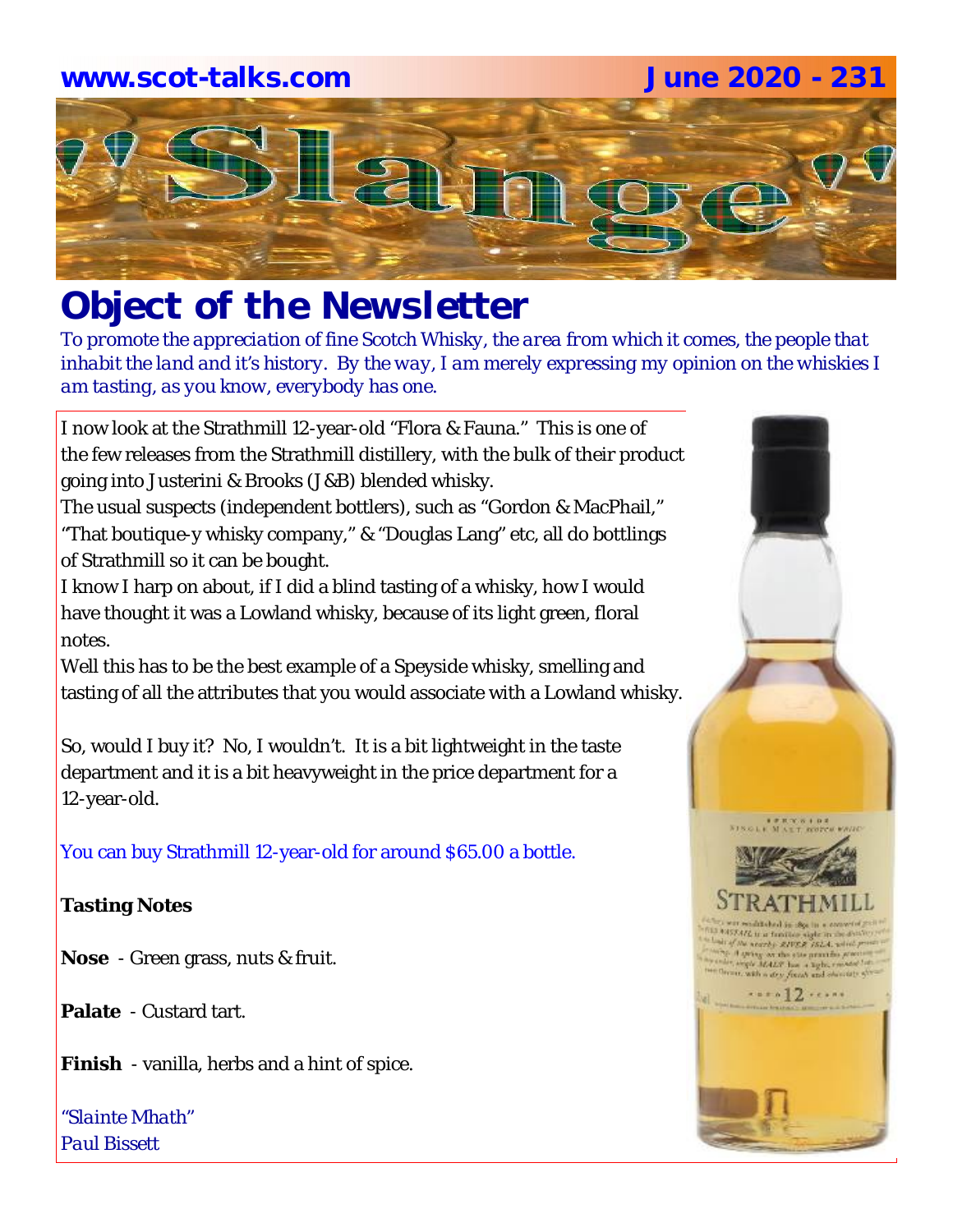# **www.scot-talks.com June 2020 - 231**Latin

## **9 Top Scottish Food Experiences**

By Mairi Scobie

Scotland is home to a whole host of foodie experiences that will get your taste buds tingling. From tasting a genuine Arbroath Smokie, to eating fish and chips in an idyllic location, there are plenty of amazing experiences you can have up and down the country.

Here are just a few suggestions we know you'll love…

#### **Haggis, Neeps N' Tatties**

Nourishing and oh-so-satisfying, haggis, neeps n' tatties is a Scottish staple that usually tops the list of traditional Scottish foods. Think of haggis as pudding of oats, minced meats and spices. Traditionally concocted from sheep's heart, liver, and lungs, the recipe is usually infused with minced onions and suet before cooking.

There are as many variations of haggis as there are palettes, but is universally agreed that this is a dish best enjoyed with a generous helping of mashed turnip (neeps), and potato (tatties) on the side, with a dram of the finest single malt whisky. You can try haggis in a range of dishes and across the country in many cafés and restaurants. Or why not buy some delicious haggis from a local butcher and make your own haggis, neaps and tatties dish?

#### **CRANACHAN**

The king of Scottish desserts, cranachan is traditionally made with crowdie, a soft crumbly Scottish cheese, mixed with cream, oats, a dash of whisky and ripe raspberries and finally, drizzled with honey. Typically served in a glass, it is best described as a Highland twist on the Eton Mess, with oats taking the place of the meringue. It is also a lovely alternative – if not improvement – on the trifle.

#### **TRY SOME SUCCULENT SEAFOOD GEMS**

Succulent, nourishing and bursting with rarefied flavour, Scotland's seafood enjoys a sparkling reputation across the world. Harvested from the waters along the west coast, Scottish oysters are in season all year round, and are often enjoyed with a chilled glass of dry white wine.

You could say our smoked salmon is simply world class, and is a common starter on most Scottish restaurant menus.

Freshly caught and hand filleted, traditional smoke houses use time-honoured methods to slowly 'smoke' the fish and give it its signature silky texture and taste. Donaldsons of Orkney have won awards for their delicious hot smoked salmon while Jolly's of Orkney use a wide variety of different smoking methods and flavourings. Treat yourself to their Highland Park Whisky Smoked Salmon for an authentic taste of Orkney.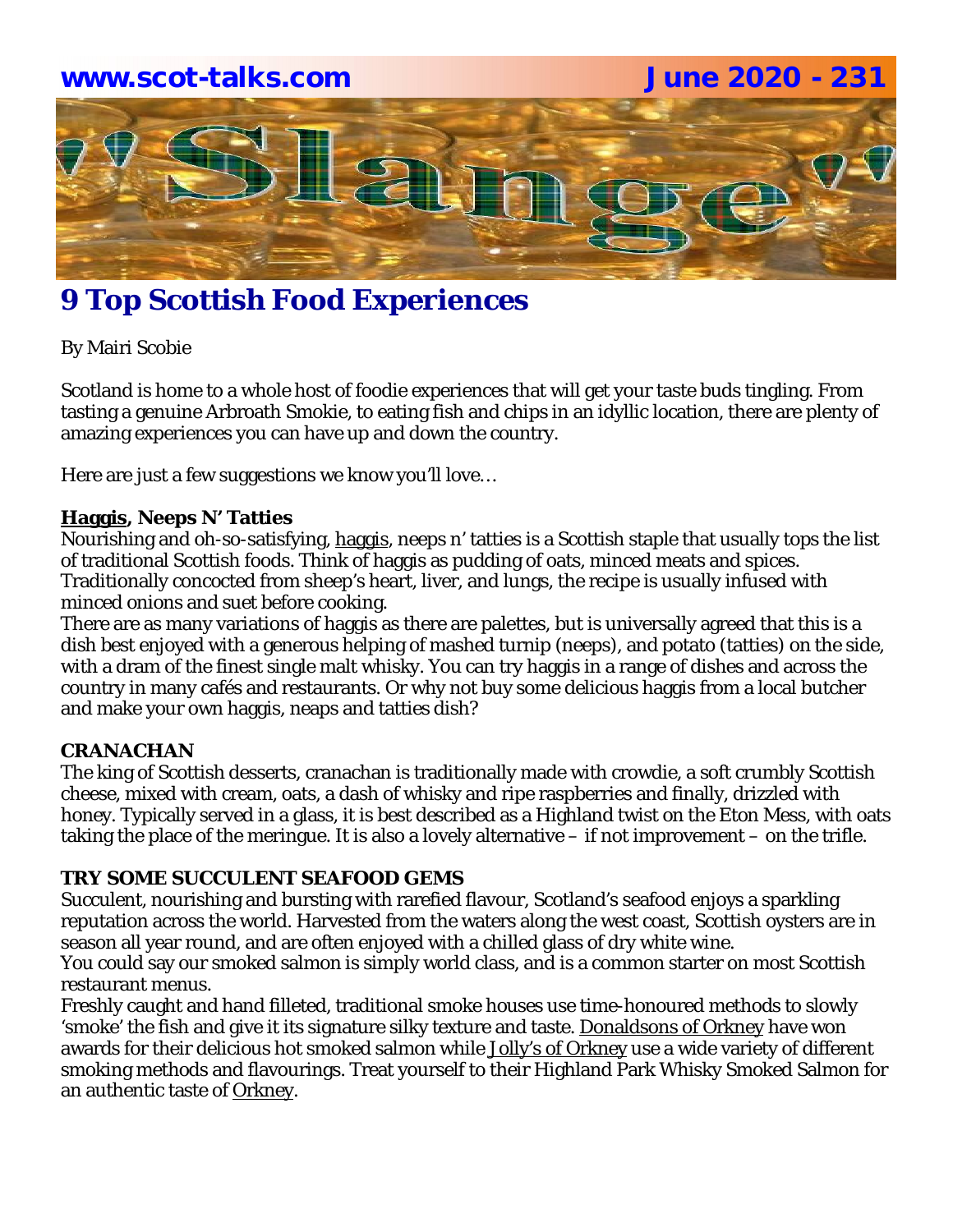Below is a simple guide to help you choose your single malt Whisky, and the flavor notes you should expect from it. Being Scottish I recommend you find a likely candidate and try it in a bar before buying the whole bottle. This Issue; Strathmill 12-year-old. For more information on Strathmill whiskies go to www.malts.com/en-row/our-whisky-collection/strathmill

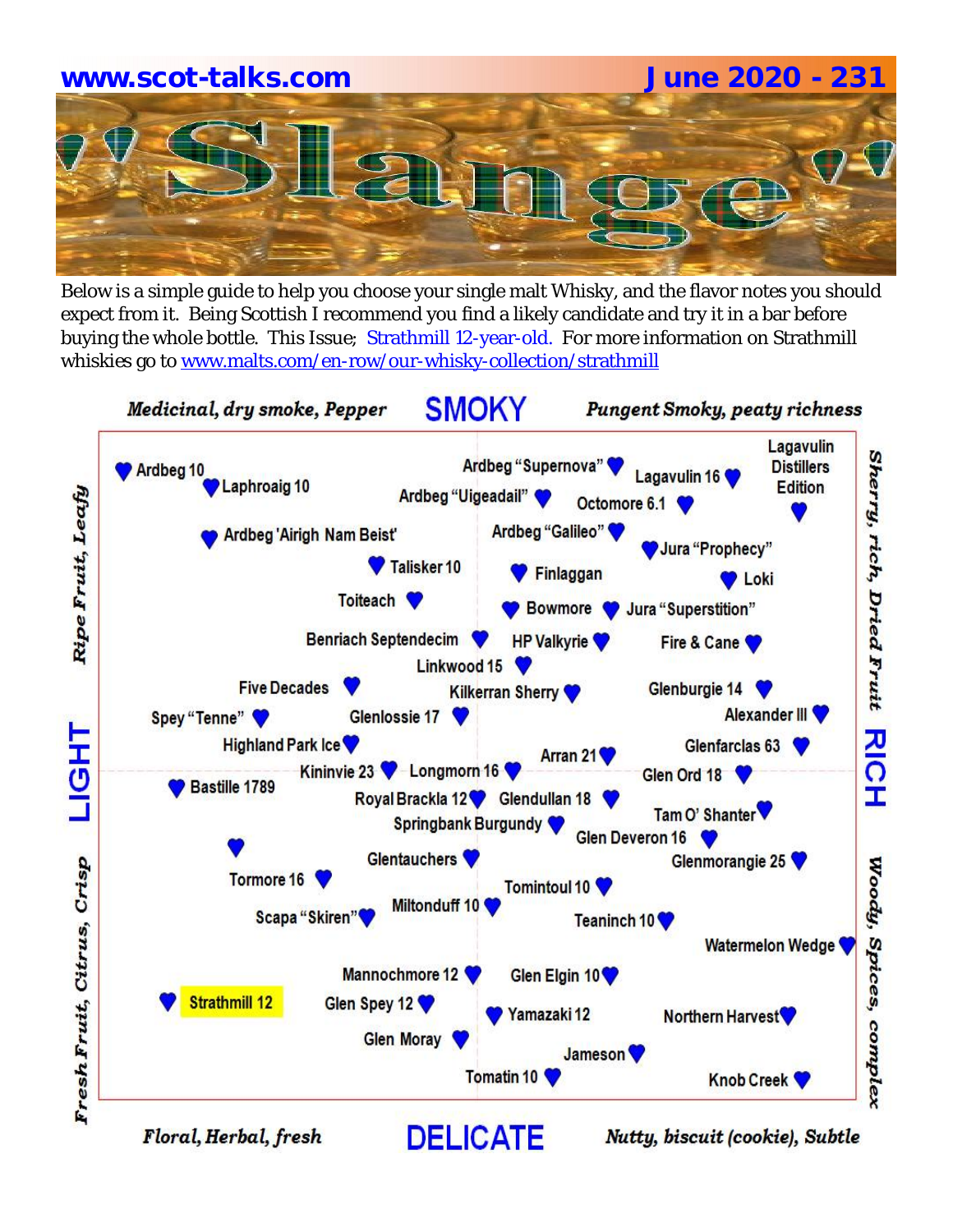# **www.scot-talks.com June 2020 - 231** lay

### **9 Top Scottish Food Experiences Cont.**

If you've already tried an Arbroath Smokie you'll know there's nothing quite like it. If not, you have a treat waiting for you! An Arbroath Smokie is a fresh haddock, smoked over a hardwood fire. The flakes of fish melt in your mouth and are packed with delicious savoury flavours, along with a subtle smokiness. Eat with warm bread or flaked over a salad for a quick, tasty and healthy meal.

#### **LET SOMEONE ELSE DO THE COOKING AND HEAD TO A PRESTIGIOUS RESTAURANT**

Treat yourself to a luxurious break at the Gleneagles Hotel and indulge in one of the many fantastic restaurants, including Andrew Fairlie's exquisite two Michelin-star restaurant, and the Strathearn, awarded two AA rosettes. The hotel's decadent afternoon tea is also a refined treat, boasting three tiers of scrumptious sweet and savoury treats.

In Edinburgh, Thistle Street is quickly becoming one of the most famous 'hidden gems' in Edinburgh. The street is bursting with boutique shops, trendy bars and high-quality restaurants. Pop into European inspired Bon Vivant for a delicious meal or head to El Cartel for some late-night Mexican food in an atmospheric surrounding.

The gorgeous Isle of Skye will enchant you with its breathtaking scenery and wonderful wildlife. It's also home to a fantastic food offering, including the wonderful Michelin star restaurant, The Three Chimneys. Sample Scottish cuisine at its finest in an idyllic island setting.

Head to the stunning *Isle of Harris* to enjoy a freshly prepared lunch or dinner in the beautiful Temple Café at Northton. Reminiscent of an ancient temple, the building is made of stone with stunning views out over the beach.

Enjoy tasty coffee and freshly baked cakes or opt for a meal including pizza and an ever-changing specials board.

Why not head to one of Scotland 10 Michelin Star restaurants?

#### **TUCK IN TO A HEARTY FULL SCOTTISH BREAKFAST**

Nothing sets you up for the day or restores after a lively night out like a full Scottish breakfast. What sets it apart from a full English?

The answer is black pudding, lorne sausage, and tattie scones. Haggis is sometimes thrown into the mix, as is white pudding which is just like black pudding but made with fat rather than blood. Scottish breakfasts can be found in most cafés, restaurants and independent food stops across the country, from popular high street locations to scenic countryside settings.

Ayrshire is famous for its sausage offering and they don't come much tastier than a sizzling slice of lorne sausage, made from prime Scottish beef, or a couple of juicy link sausages, made from the finest Scottish pork.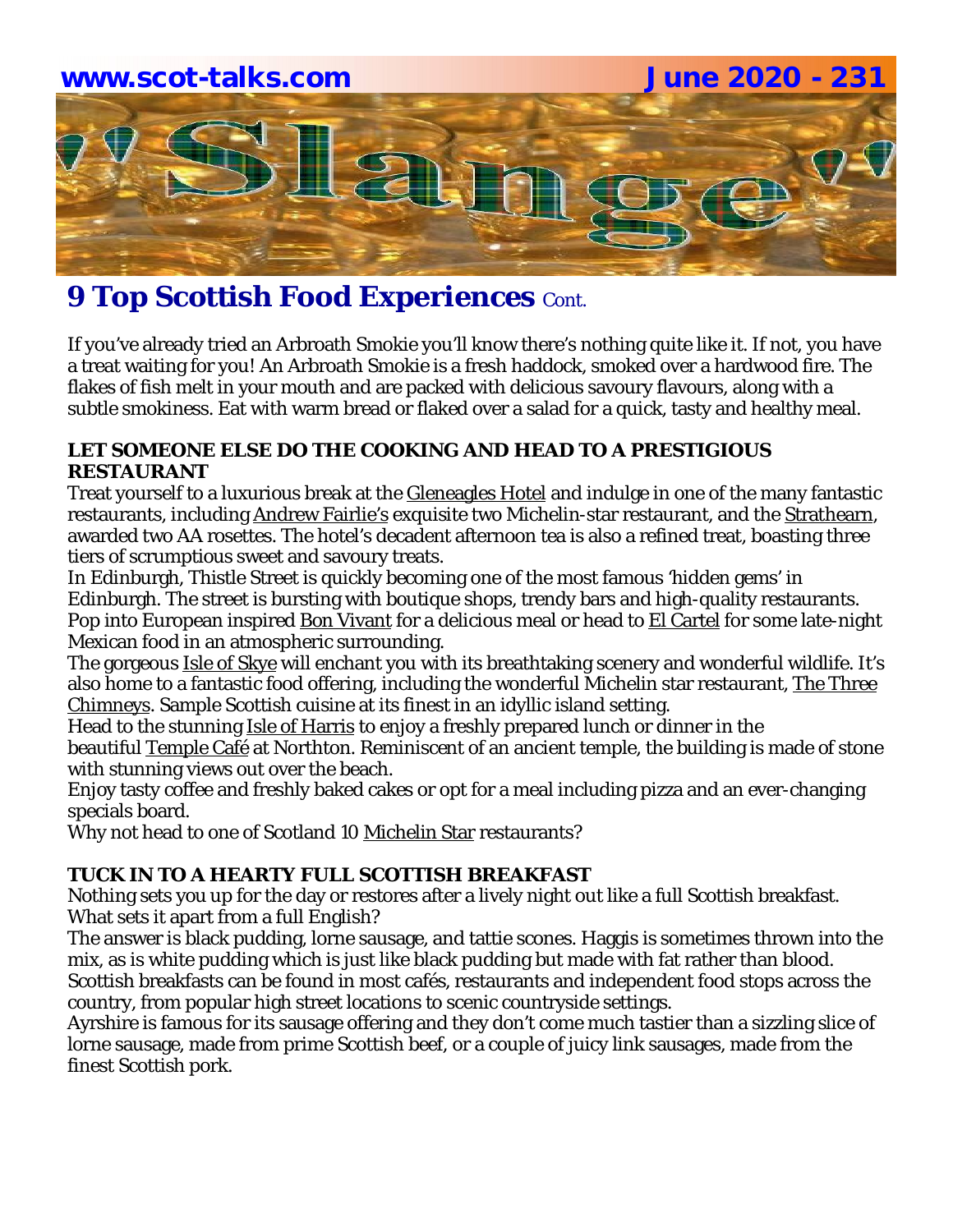### **9 Top Scottish Food Experiences Cont.**

#### **COOL DOWN WITH SOME SCOTTISH ICE CREAM**

When the weather heats up, it's the perfect time to indulge in a sweet frozen treat. Luckily, Scotland is home to many traditional ice cream parlours as well as more modern and independent establishments where you can satisfy your cravings.

To name a few; family-run chain Nardini's whose rich and intensely flavoured recipes have remained unchanged since the 1930s, Jannetta's Gelateria in St Andrews which employs Italian-imported ingredients to create uniquely Scottish flavours including Scottish tablet and Irn-Bru sorbet, and the tiny Mary's Milk Bar in Edinburgh's Grassmarket where whisky and ginger, and peanut butter and cinnamon are just some of the weird and wonderful flavour combinations on offer.

#### **GO WILD TRYING LOCAL PRODUCE**

Partial to a bit of wild game? Then Scotland is the place for you. Grouse, wild hare, pheasant, and venison all thrive here thanks to Scotland's unique climate and terrain, and often form the signature ingredient in dishes that restaurants pride themselves on. Slowly cooked and infused with seasonal ingredients, wild reared meat should be savoured during the autumn and winter months when it is at its most tender and delicious.

Or why not experience the natural sweetness of Scottish produce with an afternoon of berry picking? Scotland's long daylight hours in the summer are ideal for growing berries, as it helps them to ripen with plenty of flavour. Grab your boots and take a refreshing walk in the countryside, and you might find a juicy treat waiting for you in the hedgerows along the way too.

If you want to get your hands on more locally sourced as well as organic food and drink, visit one of the farmers' markets held regularly around the country.

#### **VEGAN DELIGHTS**

In 2013, PETA voted Glasgow as the Most Vegan-Friendly City in the UK, with over 20 vegan and vegetarian-friendly cafés and restaurants across the city that offer incredible meat-free and plantbased dishes for you to try.

The popular Ubiquitous Chip in Glasgow is just one of the increasing number of Scottish restaurants across the country to offer diners a rich and varied vegan menu. Elsewhere in Scotland,

the Ellishadder Art Café on the Isle of Skye is a quaint little painting studio which boasts delightful homemade food made from ingredients grown in their garden as well as being locally sourced.

Head to Fort William where the cosy Wildcat Café offers a range of vegan-friendly dishes, as well as boasts an array of ethical, organic and plastic-free goods. As you'll soon discover, Scotland's vegan fare is inventive, healthy and, most importantly of all, delicious!